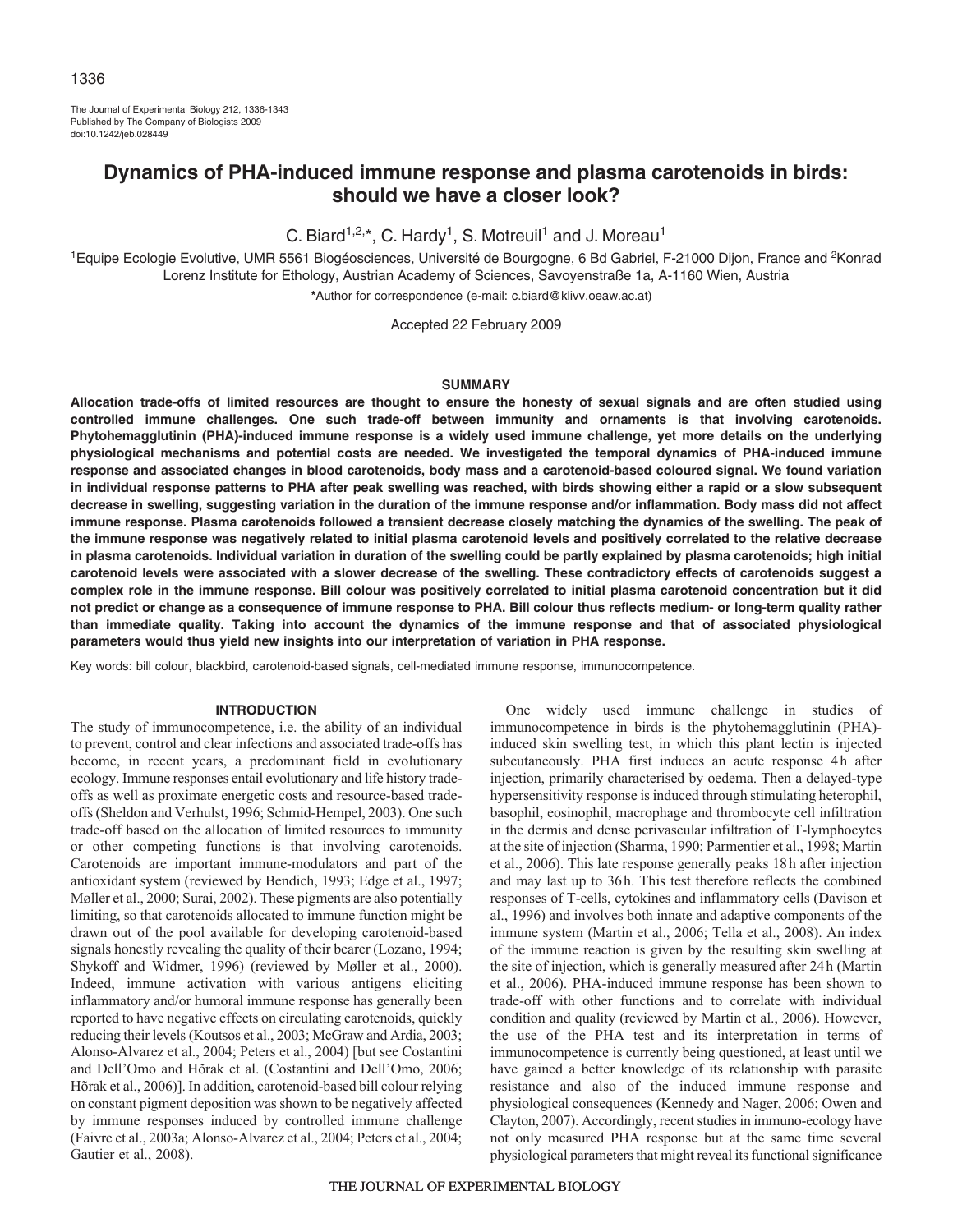and potential costs, such as oxidative stress and associated damages (Costantini and Dell'Omo, 2006; Hõrak et al., 2007; Pérez-Rodríguez et al., 2008).

However, another aspect of the immune response to PHA that has been relatively neglected until now, despite its biological relevance, is its temporal dynamics. Individuals may not only vary in the maximum response attained (peak response) but also in the latency to reach it and/or in how long they maintain the immune response. This may have consequences for the individual in terms of parasite resistance and fitness. All three components of the immune response might trade-off against each other, be subjected to different constraints and induce different benefits and costs for the individual. Another source of variation among individuals in immune response is senescence (Haussmann et al., 2005; Palacios et al., 2007). For example, in house sparrows *Passer domesticus*, sex and age influenced the number of immune cells recruited at the site of PHA injection (Martin et al., 2006), and stronger immune responses took longer to develop than weaker ones (Navarro et al., 2003). Experimentally increased levels of testosterone compromised the ability to maintain PHA response and humoral immune response to sheep red blood cells compared with controls in house finches *Carpodacus mexicanus* (Deviche and Cortez, 2005).

In line with the recent calls for a more detailed description of the PHA-induced immune response in order to refine its interpretation (Kennedy and Nager, 2006; Owen and Clayton, 2007), we investigated the temporal dynamics of PHA-induced immune response and a potential associated change in blood carotenoids, body mass and a carotenoid-based coloured signal. The underlying question being whether there was individual variation in response patterns and whether this variation might be related to physiological or morphological parameters. We chose the blackbird *Turdus merula* Linnaeus 1758 as a model species, as males in this sexually dimorphic species exhibit yellow to orange carotenoid-based bill colour, which has been previously shown to positively correlate with the intensity of PHA response and to reveal the current state of activation of the immune system (Faivre et al., 2003a; Faivre et al., 2003b). We first wanted to follow in detail the dynamics of the immune response to determine whether there would be more information to be gained from using indices of immune response later than 24h after injection. Another aim of this study was to investigate the relationship between plasma carotenoids and immune response to PHA. In particular we wanted to determine whether basal carotenoid levels measured before immune challenge influenced the immune response. We might indeed expect a positive effect as increased carotenoid levels after dietary supplementation have been shown to result in higher immune response to PHA (Blount et al., 2003; McGraw and Ardia, 2003). In addition, if carotenoid levels were found to change following the immune challenge, we wanted to test whether relative changes in carotenoids were associated with the dynamics of the immune response. Lastly, we monitored changes in bill colour to assess its potential as a dynamic signal of quality as reflected by immune status. We expected bill colour to be correlated to plasma carotenoids and to predict the immune response. If bill colour were a rapidly variable trait we would also expect a parallel change in colour with any change in plasma carotenoids. Bill colour has been shown to decrease as quickly as within one week of immune challenge, probably following a decrease in plasma carotenoids (Faivre et al., 2003a; Peters et al., 2004). However, an increase in bill colour following an increase in plasma carotenoids has been shown after long-term (four weeks) dietary supplementation experiments, although detailed timing of these colour changes were not reported

(Blount et al., 2003; McGraw and Ardia, 2003; Alonso-Alvarez et al., 2004).

## **MATERIALS AND METHODS**

A total of 51 male adult blackbirds (two years old and older) were caught in mist-nets in botanical gardens of Dijon, France (47 deg.19'N, 5 deg.02'E) during winter 2006. Birds were brought back to the field station and housed in outdoor aviaries sized  $220\times150\times250$  cm (L $\times$ W $\times$ H) with six males in each. The birds were fed *ad libitum* with commercial food (specific granules for large turdid species, COFNA, Tours, France) and tap water. During the study, birds were held on the natural daylength cycle. The study was carried out in July 2006. Birds were released after the experiment. Males were randomly distributed between two experimental groups: challenged with PHA (*N*=33) or controlinjected with phosphate-buffered saline (PBS, *N*=18). Birds were allocated randomly with regards to morphological characters, date of initial capture in the wild and previous aviary. Sample sizes differ between the two groups because the aim of the experiment was to investigate variation in immune response among challenged birds. In order to be able to detect variation and to reliably use parametric multiple regressions, the sample size in this group had to be at least 30 birds. In each aviary, we mixed challenged and control males.

Immune-challenged blackbirds were injected with 100μl of 10mgml–1 PHA (PHA-P, Sigma-Aldrich, Lyon, France) dissolved in PBS in the centre of right wing web (patagium) (Smits et al., 1999; Faivre et al., 2003b). Blackbirds of the control group were injected with 100μl of PBS. All individuals were injected on 17 July in the morning between 08:00h and 12:00h.

We measured the thickness of the patagium at the injection site just before injection (thereafter day 0) and 1, 2, 4, 7, 9 and 11 days after injection, using a pressure-sensitive spessimeter with an accuracy of 0.01mm (Teclock SM-112, Alpa SpA, Milano, Italy). All captures and bird manipulations were performed at the same time of the day (i.e. between 08:00h and 12:00h) and in the same order between aviaries. This ensured that the same time elapsed between subsequent captures for all birds and that measurements for each bird were spaced by 24h (or a multiple of  $24h$ )  $\pm 1h$ . In order to limit the number of captures and associated stress, we planned not to measure skin thickness after 12h and to measure thickness every two days after the measurements at 24h and 48h. However, on day 4 birds showed signs of stress (reduced activity) and measurements planned on day 6 were then delayed until day 7 (as birds then behaved normally). An assistant restrained the bird while the micrometer was placed over the injection site. Each wing was measured in duplicate. The repeatability of measurements was high and significant (intra-class correlation coefficient  $r=0.99$ , *P*<0.0001) (Lessells and Boag, 1987), and we subsequently used mean swelling in the analyses. Body mass was recorded using an electronic balance (Scout Pro SPU 202, Ohaus Corp., Pine Brook, NJ, USA) to the nearest 0.1g on all occasions. After measuring the wing web thickness, a blood sample was collected from the brachial vein in a heparinised capillary. Blood was immediately centrifuged (1073*g*, 4°C, 15min) and the plasma was stored in 1.5ml Eppendorf tubes at –80°C for later analysis.

Bill colour was scored on the first and last capture. Colour was assessed by visual comparison with a Roche Yolk Colour Fan (Roche, Neuilly-sur-Seine, France). The colour scores, ranging from index 1 (pale yellow) to index 15 (orange), are characterised by tristimulus values of the CIE–1931-standard colorimetric system and have been shown to be consistently correlated to colour parameters obtained with a spectroradiometer (Faivre et al., 2003b). Scores were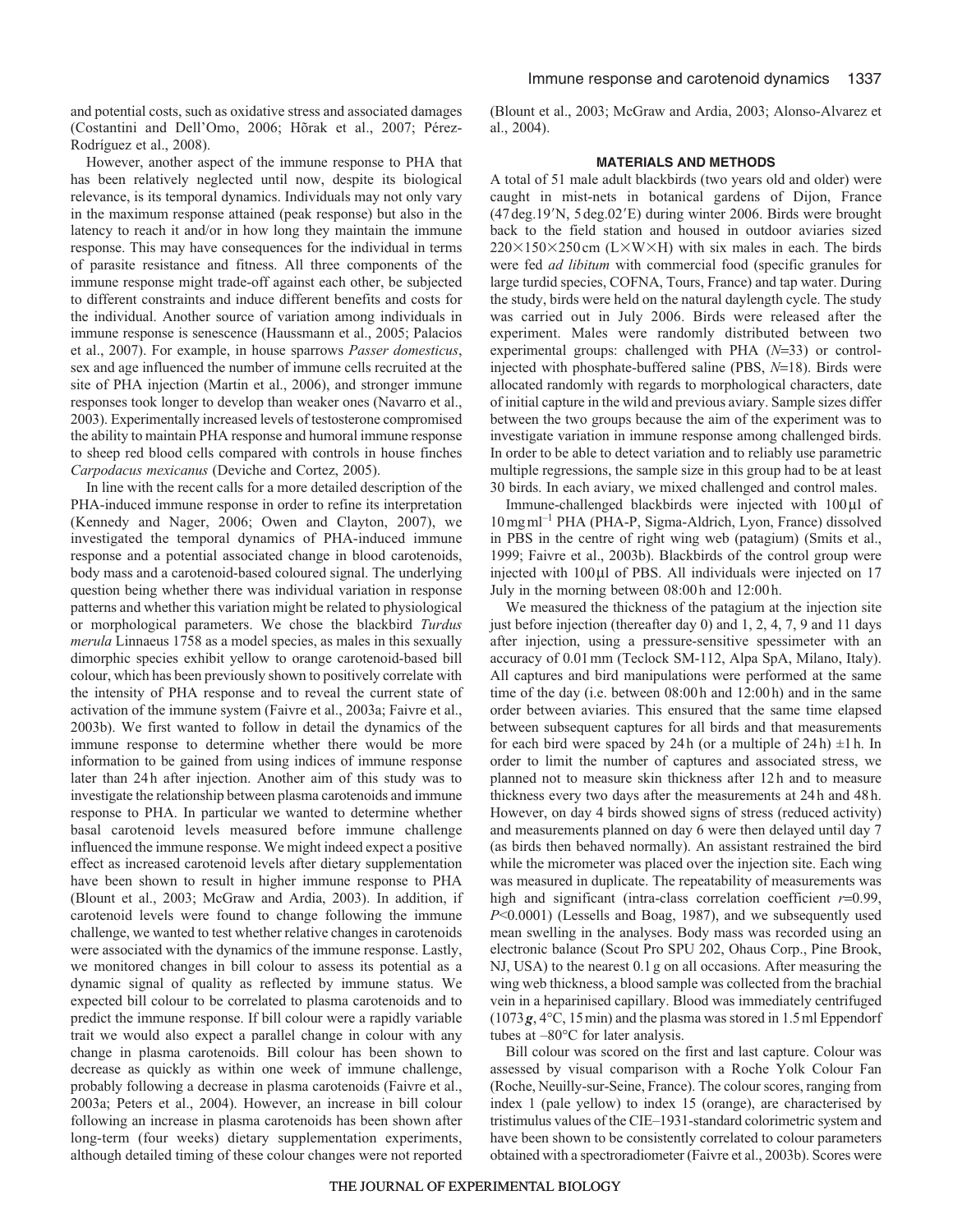# 1338 C. Biard and others

always given by the same observer (J.M.) under the same light conditions blindly with respect to treatment group. Scorings were highly repeatable (see Baeta et al., 2008). Observed bill colour scores ranged from index 8 to index 11 with 0.5 intervals.

Blackbirds were immediately placed back in their aviary after measurements and blood sampling, i.e. within 5min.

# **Determination of plasma carotenoid concentration**

Plasma samples (30μl) were first mixed with 60μl ethanol, followed by antioxidants being extracted twice with 500μl hexane. Hexane extracts were pooled and evaporated at ambient temperature under nitrogen flow and the residue was dissolved in 150μl ethanol and kept on ice. The optical density of 100μl of the re-suspended samples was read in 96-wells Microtitration plates (Sterilin, London, UK) at 450nm with a spectrophotometer (Versamax, Molecular Devices, Sunnyvale, CA, USA). A standard solution of lutein, starting at  $20$ ng $\mu$ l<sup>-1</sup> and subsequently serially diluted in ethanol six times to  $0.31$ ng $\mu$ l<sup>-1</sup>, with pure ethanol as the blank standard was run in duplicate in each plate. Lutein standard was obtained from Extrasynthèse (Genay, France). Solvents used for extraction and colorimetry contained 0.01% of 2,6-di-tert-butyl-p-cresol (Fluka Chemika, Buchs, Switzerland) as an antioxidant. Repeatability of optical density readings was assessed from the standards; mean intraplate coefficient of variation  $\pm$  s.e.m. was 2.28 $\pm$ 0.45% and mean inter-plate coefficient of variation  $\pm$  s.e.m. was 2.77 $\pm$ 0.53% (*N*=5 plates). Carotenoid concentration in the samples was determined using the mean curve of the ten standard curves. Repeatability of concentrations was assessed from the standards; mean intra-plate coefficient of variation  $\pm$  s.e.m. was 3.78 $\pm$ 0.95% and mean interplate coefficient of variation  $\pm$  s.e.m. was 4.72 $\pm$ 1.23%.

## **Statistical analysis**

All statistical analyses were conducted using SAS v.8.2 (SAS Institute 1999–2001, Cary, NC, USA). Tests of residuals for normality (Shapiro–Wilk) and homoscedasticity were used to check the validity of the model. Repeated-measures analysis of variance (ANOVA) was used to test for differences in changes in wing web thickness, body mass and plasma carotenoids between immunechallenged and control birds over the course of the experiment, i.e. on the seven capture occasions. Repeated-measures analysis of covariance (ANCOVA) was also used to investigate the sources of variation in immune response on day 1, using wing web thickness on days 0 and 1 as dependent variables. In the same way, variation in the pattern of decrease in immune response was analysed with repeated-measures ANCOVA, using wing web thickness on days 1, 2 and 4 as dependent variables. When investigating variation in wing web thickness with repeated-measure models, we specified a contrast with the first (initial or earliest) measurement in order to control for initial wing web thickness. Maximum variation in plasma carotenoid concentration between day 0 and day 2 was calculated as the minimum value attained on day 1 or day 2 minus the initial value on day 0. Preliminary analyses showed no significant aviary effect and these were therefore not included in the models. Tarsus length was first entered as a covariate in all models to control for any confounding effect of body size. Tarsus length was never statistically significant and was thus not retained in the final versions of the analyses. Values are given as means  $\pm$  s.e.m.

#### **RESULTS**

## **Dynamics of the immune response**

Injection of PHA resulted in a wing web swelling that peaked 24h after injection (Fig.1A). This difference in wing web thickness



Fig. 1. Mean (±s.e.m.) variation over the course of the experiment in (A) wing web thickness (mm) (B) body mass (g) and (C) plasma carotenoid concentration (ng μl<sup>-1</sup>) in immune-challenged (black circles, solid lines) and control (open circles, broken lines) blackbirds. Statistically significant differences between groups at  $P<0.001$  and  $P=0.01$  are indicated by \*\*\* and \*\*, respectively. Non-significant differences are indicated by n.s. See Table 1 for corresponding statistics.

between PHA-injected and control birds stayed significant until day 4 and disappeared from day 7 (Table1; Fig.1A). The dynamics of the immune response and its duration varied among individuals, as revealed by the examination of individual response patterns (Fig.2). Most individuals reached the peak in wing web swelling by day 1, except two birds (6%) that reached their peak by day 2, i.e. 48h after injection. Among the birds showing a peak in wing web thickness after 24h, 22 birds (67%) showed a rapid decrease in wing web swelling between days 1 and 2 whereas nine birds (27%) showed a slow decrease in wing web thickness between days 1 and 4. In the following, we investigated sources of variation in peak immune response and pattern of decrease in wing web swelling over the next three days, restraining the analyses to birds showing a peak on day 1.

## **Body mass**

All birds showed a transient mass loss during the course of the experiment, decreasing after injection until day 2 then increasing back to initial levels by day 7 (Fig.1B). Compared with day 0, birds weigh significantly less on days 1, 2 and 4 (all contrasts with day 0: *F*1,49>12.91, *P*<0.001) but not on day 7 (contrast with day 0:  $F_{1,49}=0.14$ ,  $P=0.71$ ). This variation in body mass was similar in PHA-injected and control birds (Table 1).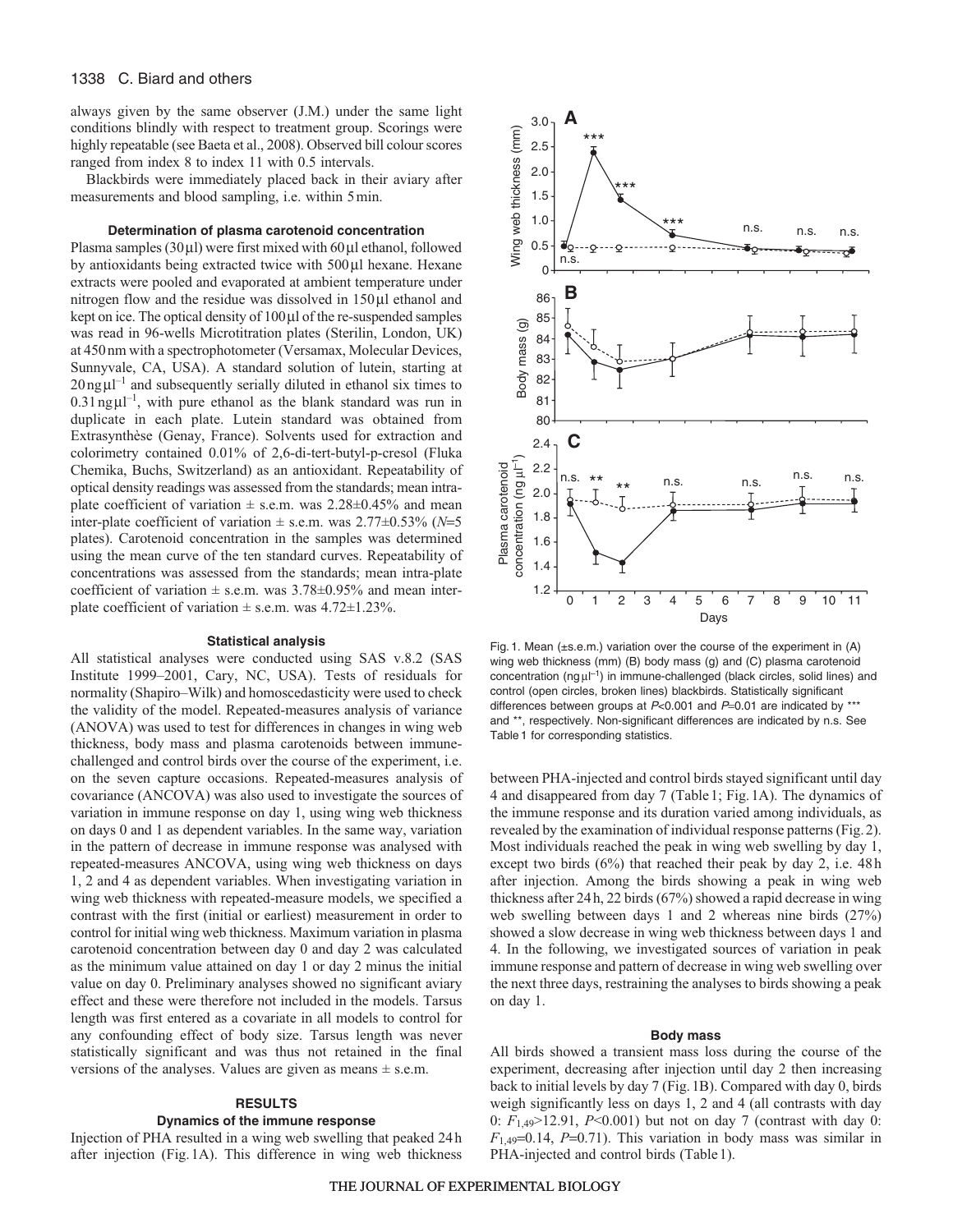|                              | Immune response       |          | Body mass      |          | Plasma carotenoids |       |
|------------------------------|-----------------------|----------|----------------|----------|--------------------|-------|
|                              | $F_{d.f.}$            | P        | $F_{d.f.}$     | P        | $F_{d.f.}$         | P     |
| Multivariate tests           |                       |          |                |          |                    |       |
| Time                         | $51.91_{6.44}$        | < 0.0001 | $12.39_{6.44}$ | < 0.0001 | $4.10_{6.44}$      | 0.002 |
| Time $\times$ injection      | 47.666.44             | < 0.0001 | $0.69_{6.44}$  | 0.66     | $2.16_{6.44}$      | 0.06  |
| Univariate tests             |                       |          |                |          |                    |       |
| Day 0 (before injection)     | $2.69_{1.49}$         | 0.11     | $0.64_{1.49}$  | 0.43     | $0.29_{1.49}$      | 0.59  |
| Day 1 (24 h after injection) | $194.43_{1.49}$       | < 0.0001 | $1.00_{1.49}$  | 0.32     | $6.25_{1.49}$      | 0.01  |
| Day 2                        | $23.16_{1.49}$        | < 0.0001 | $0.62_{1.49}$  | 0.43     | $6.55_{1.49}$      | 0.01  |
| Day 4                        | 14.07 <sub>1.49</sub> | 0.0005   | $0.28_{1.49}$  | 0.60     | $1.05_{1.49}$      | 0.31  |
| Day 7                        | $0.92_{1.49}$         | 0.34     | $0.40_{1.49}$  | 0.53     | $0.17_{1.49}$      | 0.68  |
| Day 9                        | $0.23_{1.49}$         | 0.63     | $0.52_{1.49}$  | 0.48     | $1.05_{1.49}$      | 0.31  |
| Day 11                       | 1.24 <sub>1.49</sub>  | 0.27     | $0.43_{1.49}$  | 0.52     | $0.36_{1.49}$      | 0.55  |

Table 1. Repeated-measures analyses of variance (ANOVA) for differences in cell-mediated immune response (wing web swelling), body mass and plasma carotenoids between immune-challenged (PHA-injected) and control (PBS-injected) birds

Multivariate tests refer to Wilks' Lambda Manova test of the hypotheses of no effect of time and of no difference in dynamics between immune-challenged and control birds, i.e. no effect of the interaction time  $\times$  injection. PHA, phytohemagglutinin; PBS, phosphate-buffered saline.

Immune response on day 1 was not significantly related to initial body mass (repeated-measures ANCOVA, interaction time  $\times$  initial body mass, *F*1,29=0.04, *P*=0.84).

The decrease in swelling between days 1 and 4 was not significantly related to initial body mass (repeated-measures ANCOVA, interaction time  $\times$  initial body mass,  $F_{2,28}=1.80$ , *P*=0.18).

#### **Plasma carotenoids**

Immune-challenged birds showed a significant decrease in plasma carotenoid concentration compared with control birds on days 1 and 2 (Table1; Fig.1C). Plasma carotenoid levels of immunechallenged birds increased back to initial levels from day 2 to day 4, when they were not significantly different from that of control birds anymore (Table1; Fig.1C). Among PHA-injected birds, mean (±s.e.m.) maximum change in circulating carotenoids was  $-34.2\pm4.3\%$  of the initial carotenoid levels (range  $-96.0\%$  to +18.6%). The maximum change in plasma carotenoid concentration between day 0 and day 2 was negatively related to initial carotenoid concentration; the higher the initial carotenoid levels on day 0, the greater the decrease in plasma carotenoid concentration (Fig.3). An index of relative maximum change in carotenoid concentration independent of initial level was calculated as the residuals of this regression. We used this index to test whether changes in circulating carotenoids were associated with the immune response.

Immune response on day 1 was significantly negatively related to initial plasma carotenoids levels (repeated-measures ANCOVA, interaction time  $\times$  initial plasma carotenoids,  $F_{1,28}=11.18$ ,  $P=0.002$ ; univariate analysis of wing web thickness on day 2:  $F_{1,28}=13.07$ , *P*=0.001, slope estimate  $\pm$  s.e.m. = -0.31 $\pm$ 0.09) (Fig. 4A). In the same model, the relative change in plasma carotenoids between days 0 and 2 also significantly explained immune response on day 1. Individuals that showed a relatively greater decrease in plasma carotenoids developed a more important swelling (repeatedmeasures ANCOVA, interaction time  $\times$  relative change in plasma carotenoids,  $F_{1,28}$ =4.90,  $P$ =0.03; univariate analysis of wing web thickness on day 2:  $F_{1,28}$ =7.15, *P*=0.01, slope estimate  $\pm$  s.e.m. = –0.44±0.16) (Fig.4B). Initial plasma carotenoids and its relative change together explained 41.4% of the variation in wing web thickness on day 1.

The decrease in wing web swelling between days 1 and 4 was significantly influenced by initial plasma carotenoid levels (repeatedmeasures ANCOVA, interaction time  $\times$  initial plasma carotenoids,  $F_{2,27}=6.65$ ,  $P=0.004$ ). In the same model, maintenance of the swelling was not significantly related to the relative change in plasma carotenoids (repeated-measures ANCOVA, interaction time  $\times$ relative change in plasma carotenoids,  $F_{2,27}=2.62$ ,  $P=0.09$ ). From Fig.2, it appeared that most of the difference between birds with slow and fast decreasing swelling thickness occurred between days 1 and 2. We therefore tested whether initial carotenoid levels had an effect on the decrease in wing web swelling between days 1 and 2, between days 2 and 4 or both, i.e. during the whole decrease phase. Between days 1 and 2, initial plasma carotenoids concentration had no significant effect on how quickly the swelling decreased (repeated-measures ANCOVA, interaction time  $\times$  initial plasma carotenoids, *F*1,28=0.49, *P*=0.49) (Fig. 5A). However, between days 2 and 4, the decrease in swelling was significantly slower in individuals with high initial plasma carotenoids levels (repeated-measures ANCOVA, interaction time  $\times$  initial plasma carotenoids, *F*1,28=4.96, *P*=0.03) (Fig.5B).

#### **Carotenoid-based bill colour**

Bill colour decreased from day 0 to 11 (Wilcoxon sign rank test *S*=–285.5, *P*<0.0001) but this decrease was not stronger in immunechallenged birds than in control birds, as would be expected from



Fig. 2. Individual wing web thickness in immune-challenged birds over time. For clarity, only 12 individuals are presented; the two birds showing a peak in wing web thickness on day 2 (thick broken line) and among the birds showing a peak on day 1, five of those showing a slow (solid line) or rapid (thin broken line) decrease in wing web thickness between days 1 and 4.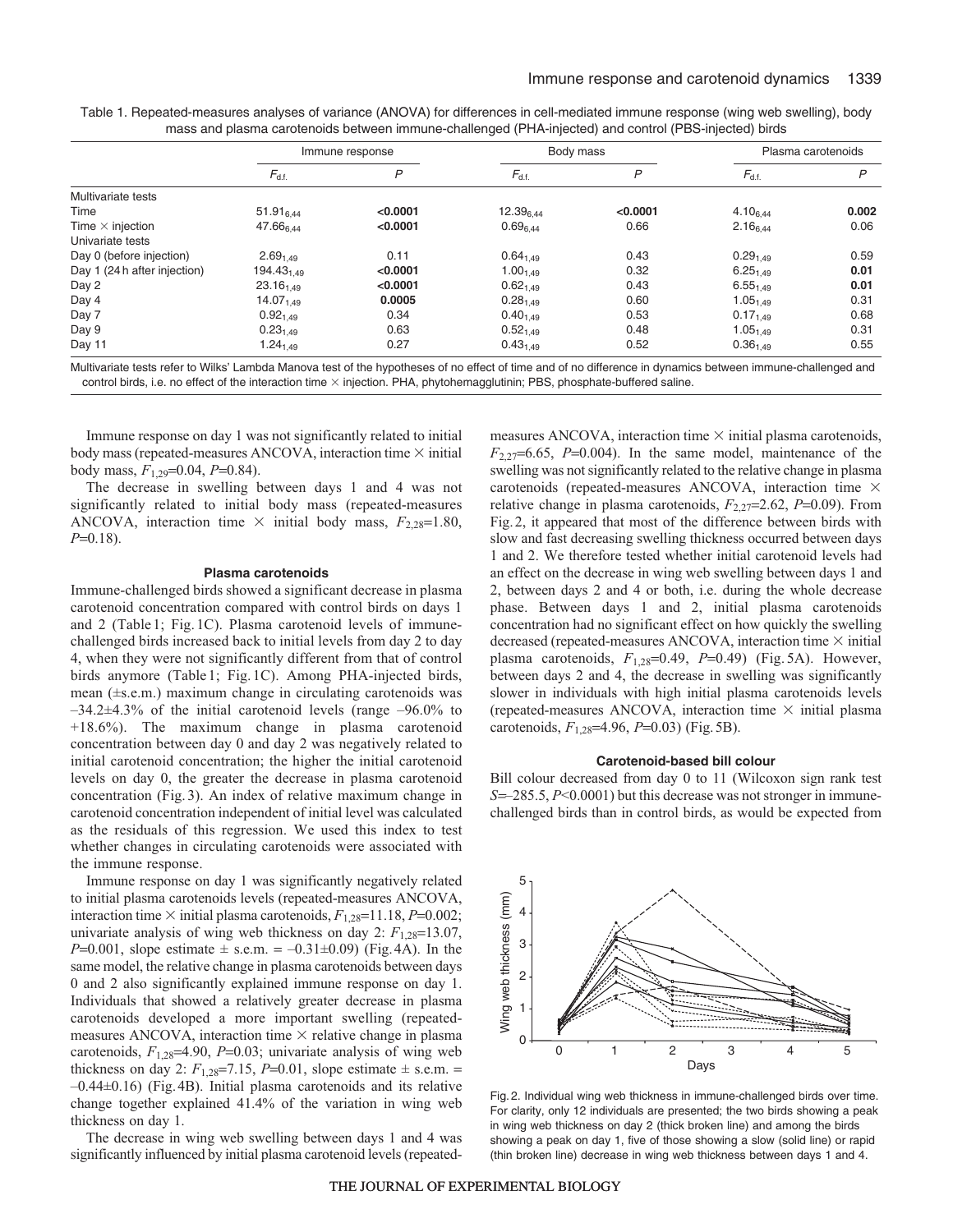

Fig. 3. Maximum change in plasma carotenoid concentration (ng $\mu$  $^{-1}$ ) between days 0 and 2 in immune-challenged birds, as a function of initial value on day 0 ( $F_{1,31}$ =21.49, P<0.0001, slope estimate  $\pm$  s.e.m. =  $-0.42+0.09$ ).

the prediction that bill colour would reflect changes in plasma carotenoids (one-tailed Wilcoxon two-sample test, *Z*=1.33, *P*=0.09) (Fig.6). Initial bill colour was significantly positively correlated to plasma carotenoid levels on day 0 ( $r_{Spearman}$ =0.30, *P*=0.03). Initial bill colour however did not significantly predict wing web swelling on day 1 (repeated-measures ANCOVA, interaction time  $\times$  initial colour score,  $F_{1,31}=0.42$ ,  $P=0.52$ ) or its decrease between days 1 and 4 (repeated-measures ANCOVA, interaction time  $\times$  initial colour score, *F*2,30=0.38, *P*=0.69).

## **DISCUSSION**

Although PHA-induced immune response is one of the most widely used immune challenge in immuno-ecology studies in vertebrates, particularly in birds, we are only beginning to investigate its detailed physiological mechanisms in relation to its potential costs in wild birds (Martin et al., 2006; Hõrak et al., 2007; Pérez-Rodríguez et al., 2008; Tella et al., 2008). In this study, we investigated the temporal dynamics of PHA-induced immune response and potential associated changes in blood carotenoids, body mass and a carotenoid-based coloured signal.

The peak of the immune response to PHA was reached within 24h after injection, except in two cases (see also Ewenson et al., 2003; Martin et al., 2003; Navarro et al., 2003). Two contrasting temporal patterns in the subsequent decrease in wing web swelling were detected. The majority of birds showed a steep decrease back to initial thickness within the next 24h, while for *ca*. 30% of birds, wing web thickness decreased slowly until day 7, suggesting that in this last case immune response and/or inflammation at the site of injection was maintained for longer. Wing web swelling after PHA injection has indeed been found to reflect the local inflammatory response (Martin et al., 2006; Tella et al., 2008) as well as the activation of the T-cell-mediated immune system through changes in the amount of circulating T-lymphocyte subsets (Tella et al., 2008). To our knowledge, such individual variation in the duration of the swelling has not been studied previously, although it is relevant to the issue of immunocompetence and associated tradeoffs. However, Navarro and colleagues (Navarro et al., 2003) investigated individual variation in latency to maximum immune response in the house sparrow and showed that stronger immune responses took longer to develop. They focused on the first 72h



Fig. 4. Wing web swelling on day 1 (mm), calculated as the difference in thickness between days 1 and 0 as a function of (A) initial plasma carotenoids concentration (ng  $\mu$  $^{-1}$ ) and (B) the relative maximum decrease in plasma carotenoids (negative residuals indicate a more important decrease and positive values a less important decrease than expected from the individual's initial plasma carotenoid concentration, see Fig. 3 and text for details).

after injection during which responses remained relatively stable after the peak was reached. An immune response maintained for longer might be adaptive if more efficient but might also be more costly in terms of energy or self-damage (Schmid-Hempel, 2003). Alternatively, it might not be adaptive and might result from a deficient control of the immune system, for example, in the case of unrestrained inflammatory activity. The type of immune response developed by an individual, i.e. fast or long-lasting, may be linked to the current trade-offs it faces [e.g. reproductive state and moult (Greenman et al., 2005); hormonal status (Deviche and Cortez, 2005)], and/or to constraints linked to the development of the immune system and environmental effects (see Martin et al., 2004). Understanding the proximate causes of individual variation in immune response patterns would probably be insightful if we are to interpret immune response to PHA in terms of immunocompetence and resistance to parasites. We therefore attempted to explain both peak intensity and decrease pattern of the swelling in relation to body mass, as an index of general body condition, and plasma carotenoids because of their role as immunostimulants and in the antioxidant system.

All birds experienced a transient body mass loss over the course of the experiment. This variation in body mass probably reflected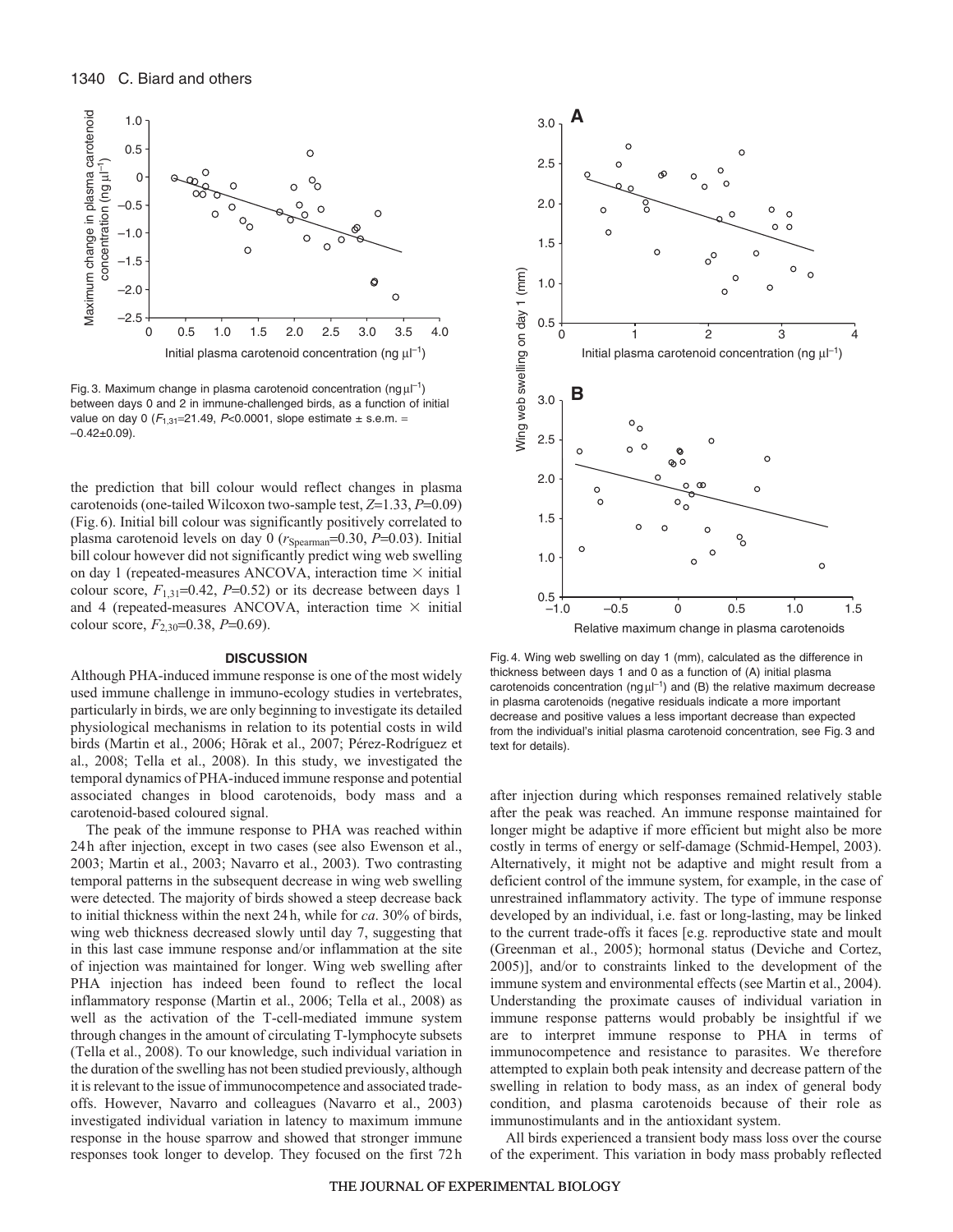

Fig. 5. Decrease in wing web swelling (mm) (calculated as swelling on one day minus swelling on the previous day) as a function of initial plasma carotenoid concentration (ng  $\mu$ <sup>-1</sup>) between (A) days 1 and 2 and (B) days 2 and 4 (slope estimate  $\pm$  s.e.m. = 0.18 $\pm$ 0.08).

the stress of the first captures and handling. However, the birds relatively quickly overcame this stress as body mass increased again between days 4 and 7 back to initial values. The absence of a significant difference between PHA and control birds suggests that the immune challenge did not cause any detectable energetic stress [consistent with Martin et al. and Greenman et al. (Martin et al., 2003; Greenman et al., 2005)]. Initial body mass did not influence the intensity of the immune response, which seems to be generally the case in adult birds (Alonso-Alvarez and Tella, 2001; Martin et al., 2003; Haussmann et al., 2005; Tella et al., 2008) (but see Navarro et al., 2003), or the pattern of decrease in wing web swelling. The birds were maintained for several months in captivity before this experiment and were provided with food *ad libidum*. Differences in body condition among birds may therefore have been too small to induce any differences in immune response (Alonso-Alvarez and Tella, 2001) and, conversely, PHA-induced immune response was not costly in terms of body mass.

Plasma carotenoid levels decreased in immune-challenged birds and this decrease followed a pattern that closely matched that of wing web swelling. This is the first study showing such inversely matched dynamics of circulating carotenoids with that of the immune response, indicative of a clear causal relationship. The two previous studies monitoring plasma carotenoid levels after PHA injection in captive birds reported contrasting results (Pérez-Rodríguez et al., 2008; Hõrak et al., 2007). A decrease in plasma



Fig. 6. Mean (±s.e.m.) variation in bill colour score between days 0 and 11 as a function of treatment group. PBS, phosphate-buffered saline; PHA, phytohemagglutinin.

carotenoids, although proportionally less important, was also observed in red-legged partridges *Alectoris rufa* one day after injection (Pérez-Rodríguez et al., 2008). No change in plasma carotenoids was detected in greenfinches *Carduelis chloris* three days after injection (Hõrak et al., 2007) at a time when, in our experiment, circulating carotenoids were increasing back to their initial level again. This suggests that in order to draw reliable conclusions on variation in carotenoid levels following immune challenge we should explore a temporal window rather than relying on single measurements.

Contrary to our expectations, there was a negative effect of initial plasma carotenoid concentration on the magnitude (peak) of the immune response; wing web swelling on day 1 was less important in individuals with high plasma carotenoid levels before injection (Fig.4A). However, previous studies on the relationship between basal carotenoid levels and the intensity of the PHA-induced immune response reported different results; no relationship was found in greenfinches (Hõrak et al., 2007) and a positive result was found in partridges (Pérez-Rodríguez et al., 2008) (see also Blas et al., 2006). These mixed results might suggest either a speciesdependent or condition-dependent effect of carotenoids on immune response or differences in food nutritional quality among studies. Plasma carotenoid levels may exert a dose-dependent effect on the immune response, which might vary according to species and dietary availability of carotenoids in natural conditions.

By contrast, we found a positive effect of the relative decrease in plasma carotenoids on the strength of the immune response. To our knowledge, only one previous study explicitly tested for a relationship between a change in plasma carotenoids and the intensity of PHA-induced immune response; in zebra finches *Taeniopygia guttata*, carotenoid levels decreased in experimental, testosterone-implanted birds, mounting a stronger immune response whereas this relationship was reversed in control birds (McGraw and Ardia, 2007). Likewise, in our study, individuals whose plasma carotenoid levels decreased relatively more after injection showed a greater wing web swelling on day 1. It still remains to be determined however whether this relationship is direct or indirect, i.e. whether carotenoids were involved in the development of the immune response or in other physiological processes activated as a consequence of the immune response. The capacity to mobilise plasma carotenoids may positively affect the magnitude of the immune response or a strong immune response may induce a more important decrease in plasma carotenoids. These two hypotheses linking variation in plasma carotenoids and the immune response in a direct and indirect way are not mutually exclusive. Carotenoids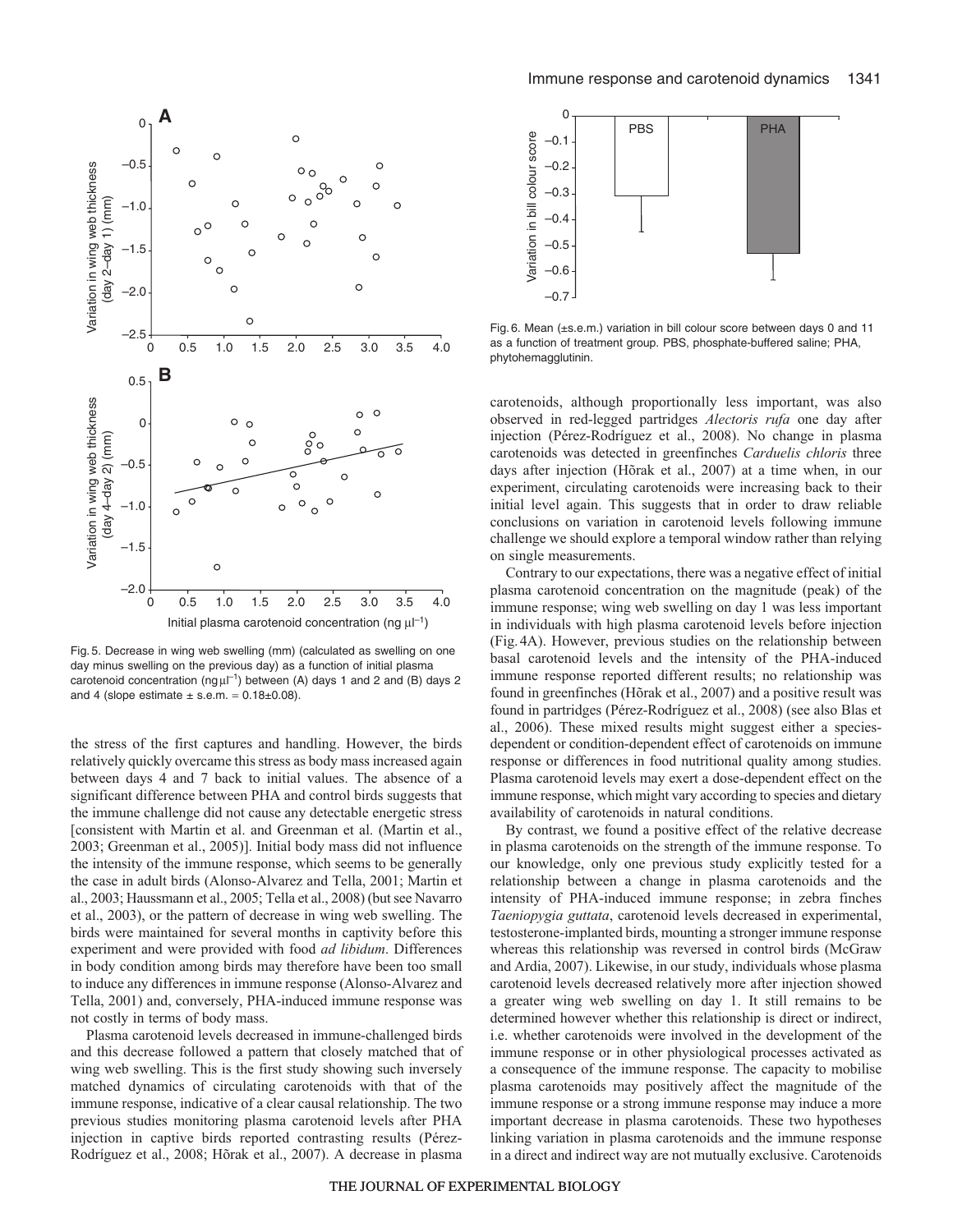# 1342 C. Biard and others

exert important immunomodulatory functions that might be especially important in a PHA response, such as stimulating the production of cytokines and the activity of immune cells (reviewed by Chew, 1993; Møller et al., 2000), as well as regulating inflammation (Rafi and Shafaie, 2007; Kim et al., 2008). Changes in plasma carotenoid levels might therefore directly reflect their rapid re-allocation to immune tissues or cells (Koutsos et al., 2003). Carotenoids are part of the integrated antioxidant system in birds (Surai, 2002; Ewen et al., 2006; Costantini, 2008). Indeed, although the relative contribution of carotenoids to total antioxidant activity has been recently shown to be probably low and might vary among species (Costantini and Møller, 2008), carotenoids are involved in the antioxidant system of birds in many ways, not necessarily implying a direct contribution to antioxidant capacity (e.g. Costantini, 2008). For example, carotenoids exert a protective and recycling role for antioxidants like vitamins E and A (e.g. Edge et al., 1997; Surai and Speake, 1998; Surai et al., 2001; Surai, 2002). Changes in carotenoid levels might therefore directly or indirectly reflect short-term changes in oxidative status (Pérez-Rodríguez et al., 2008) due to the immune response that induces an increase in oxidative stress and associated damages (Costantini and Dell'Omo, 2006; Hõrak et al., 2007) and may also increase metabolic rate (Martin et al., 2003; Lee et al., 2005; Nilsson et al., 2007).

Individual differences in the maintenance of the skin swelling could also be partly explained by plasma carotenoids. The relative decrease in plasma carotenoids during the early immune response did not affect swelling duration. However, high initial carotenoid levels were associated with a slower decrease in wing web swelling in the late part of the PHA skin response: between days 2 and 4. Previous studies investigating the variation in physiological parameters associated with the immune response to PHA have yielded complex results on changes in oxidative stress, antioxidant status and lipid peroxidation and on when such changes occur during the response (Costantini and Dell'Omo, 2006; Hõrak et al., 2007; Pérez-Rodríguez et al., 2008). Plasma carotenoids, antioxidant capacity, oxidative stress and consecutive damages might influence the immune and inflammatory responses and, in particular, their dynamics might be linked. It would therefore be insightful to examine their potential simultaneous influence on the pattern of decrease of the swelling.

There was thus a contradictory dual effect of carotenoids. On the one hand, high plasma levels were detrimental to the development of the immune response. On the other hand, the decrease in circulating carotenoids was positively related to the strength of the immune response, and high initial carotenoid levels were associated with a slower decrease of the swelling. This suggests that carotenoid levels might have a complex effect on the immune and/or inflammatory response. More detailed investigations are thus needed to improve our understanding of the role of carotenoids in PHAinduced immune response and to assess how an allocation tradeoff between immune function and carotenoid-based colour might ensure honesty in these signals.

The immune challenge did not induce a decrease in bill colour, suggesting that the immune response due to PHA was not sufficiently intense or long lasting to induce the re-allocation of carotenoids from the bill to circulation as suggested for humoral immune response (Faivre et al., 2003a). Although bill colour was correlated to initial plasma carotenoid levels (see also McGraw and Ardia, 2003), it did not predict the immune response either in its magnitude [contrary to Faivre et al. (Faivre et al., 2003b)] or duration. This suggests that bill colour reflects medium- or longterm quality rather than immediate quality. Accordingly, in the

partridge, only the carotenoid-based colour of soft skin tissues was positively correlated to the strength of PHA response and reflected short-term changes in body condition and not that of the more keratinised bill (Pérez-Rodríguez et al., 2008; Pérez-Rodríguez and Viñuela, 2008).

In this study, we showed that individuals might strongly differ in the dynamics of the maintenance of the swelling response to PHA. Plasma carotenoids were closely associated with the development of the immune response and partly explained duration of the swelling. We could not explain the main variation in the decrease pattern in swelling observed here (i.e. within 24h of peak response) with the variables we measured in this experiment. However, we would like to emphasise that interpreting PHA-induced immune responses in terms of immunocompetence would certainly gain from taking into account individual variation in response patterns as well as the proximate causes and consequences of these variations. The simultaneous assessment of antioxidant capacity and of oxidativestress-induced damages has been underlined as a necessary approach to improve our understanding of the costs of immune reactions (Hõrak et al., 2007). We would suggest taking into account the dynamics of physiological parameters linked to, or influenced by, the immune response as important. Future studies in captive birds should ideally combine measuring several physiological parameters potentially associated with the immune response to that of its detailed dynamics.

We are grateful to the Ville de Dijon for providing the authorisation of capture, and to Maria Gaillard for her advice regarding laboratory analyses. Yannick Moret and anonymous referees provided helpful comments on an earlier version of the manuscript.

#### **REFERENCES**

- **Alonso-Alvarez, C. and Tella, J. L.** (2001). Effects of experimental food restriction and body-mass changes on avian T-cell mediated immune response. Can. J. Zool. **79**, 101-105.
- **Alonso-Alvarez, C., Bertrand, S., Devevey, G. L., Gaillard, M., Prost, J., Faivre, B. and Sorci, G.** (2004). An experimental test of the dose-dependent effect of carotenoids and immune activation on sexual signals and antioxidant activity. Am. Nat. **164**, 651-659.
- **Baeta, R., Faivre, B., Motreuil, S., Gaillard, M. and Moreau, J.** (2008). Carotenoid trade-off between parasitic resistance and sexual display: an experimental study in the blackbird (Turdus merula). Proc. Biol. Sci. **275**, 427-434.
- **Bendich, A.** (1993). Physiological roles of antioxidants in the immune system. J. Dairy Sci. **76**, 2789-2794.
- **Blas, J., Pérez-Rodríguez, L., Bortolotti, G. R., Viñuela, J. and Marchant, T. A.** (2006). Testosterone increases bioavailability of carotenoids: insights into the honesty of sexual signalling. Proc. Natl. Acad. Sci. USA **103**, 18633-18637.
- **Blount, J. D., Metcalfe, N. B., Birkhead, T. R. and Surai, P. F.** (2003). Carotenoid modulation of immune function and sexual attractiveness in zebra finches. Science **300**, 125-127.
- **Chew, B. P.** (1993). Role of carotenoids in the immune response. J. Dairy Sci. **76**, 2804-2811.
- **Costantini, D.** (2008). Oxidative stress in ecology and evolution: lessons from avian studies. Ecol. Lett. **11**, 1238-1251.
- **Costantini, D. and Dell'Omo, G.** (2006). Effects of T-cell-mediated immune response on avian oxidative stress. Comp. Biochem. Physiol. A **145**, 137-142.
- **Costantini, D. and Møller, A. P.** (2008). Carotenoids are minor antioxidants in birds. Funct. Ecol. **22**, 367-370.
- **Davison, T. F., Morris, T. R. and Payne, L. N.** (1996). Poultry Immunology. Oxford: Carfax Publishing Company.
- **Deviche, P. and Cortez, L.** (2005). Androgen control of immunocompetence in the male house finch, Carpodacus mexicanus Müller. J. Exp. Biol. **208**, 1287- 1295.
- **Edge, R., McGarvey, D. J. and Truscott, T. G.** (1997). The carotenoids as antioxidants: a review. J. Photochem. Photobiol. B Biol. **41**, 189-200.
- **Ewen, J. G., Thorogood, R., Karadas, F., Pappas, A. C. and Surai, P. F.** (2006). Influences of carotenoid supplementation on the integrated antioxidant system of a free living endangered passerine, the hihi (Notiomystis cincta). Comp. Biochem. Physiol. A **143**, 149-154.
- **Ewenson, E. L., Zann, R. A. and Flannery, G. R.** (2003). PHA immune response assay in captive zebra finches is modulated by activity prior to testing. Anim. Behav. **66**, 797-800.
- **Faivre, B., Grégoire, A., Préault, M., Cézilly, F. and Sorci, G.** (2003a). Immune activation rapidly mirrored in a secondary sexual trait. Science **300**, 103.
- **Faivre, B., Préault, M., Salvadori, F., Théry, M., Gaillard, M. and Cézilly, F.** (2003b). Bill colour and immunocompetence in the European blackbird. Anim. Behav. **65**, 1125-1131.